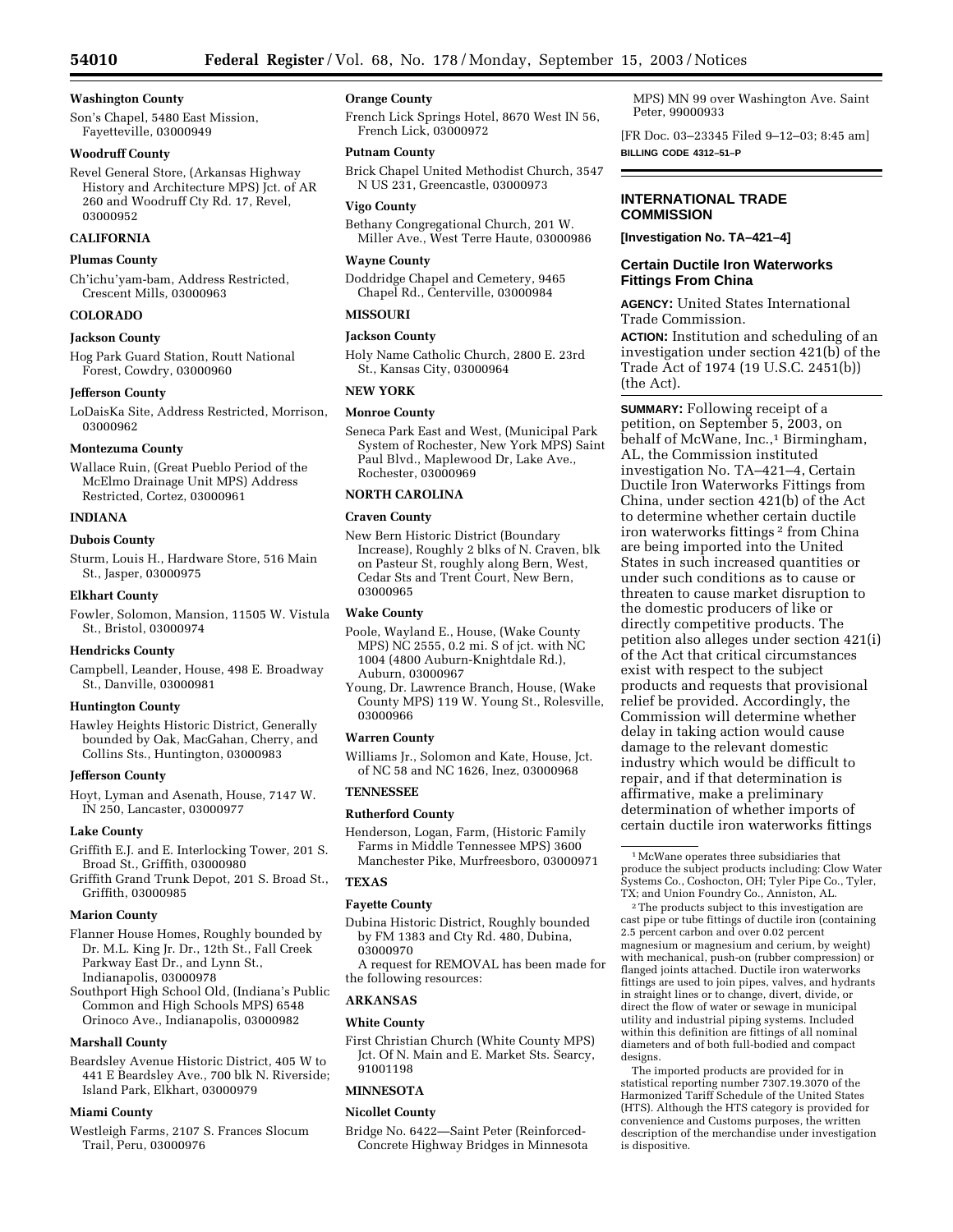from China have caused or threaten to cause market disruption.

For further information concerning the conduct of this investigation, hearing procedures, and rules of general application, consult the Commission's rules of practice and procedure, part 201, subparts A through E (19 CFR part 201), and part 206, subparts A and E (19 CFR part 206).

**EFFECTIVE DATE:** September 5, 2003. **FOR FURTHER INFORMATION CONTACT:** Fred Ruggles (202–205–3187 or *fruggles@usitc.gov),* Office of Investigations, U.S. International Trade Commission, 500 E Street, SW., Washington, DC 20436. Hearingimpaired persons can obtain information on this matter by contacting the Commission's TDD terminal on 202– 205–1810. Persons with mobility impairments who will need special assistance in gaining access to the Commission should contact the Office of the Secretary at 202–205–2000. General information concerning the Commission may also be obtained by accessing its Internet server (*http:// www.usitc.gov*). The public record for this investigation may be viewed on the Commission's electronic docket (EDIS) at *http://edis.usitc.gov.*

## **SUPPLEMENTARY INFORMATION:**

*Participation in the investigation and service list.*—Persons wishing to participate in the investigation as parties must file an entry of appearance with the Secretary to the Commission, as provided in section 201.11 of the Commission's rules, not later than seven days after publication of this notice in the **Federal Register**. The Secretary will prepare a service list containing the names and addresses of all persons, or their representatives, who are parties to this investigation upon the expiration of the period for filing entries of appearance.

*Limited disclosure of confidential business information (CBI) under an administrative protective order (APO) and CBI service list.—*Pursuant to section 206.47 of the Commission's rules, the Secretary will make CBI gathered in this investigation available to authorized applicants under the APO issued in the investigation, provided that the application is made not later than seven days after the publication of this notice in the **Federal Register**. A separate service list will be maintained by the Secretary for those parties authorized to receive CBI under the APO.

*Service of the petition.*—The Secretary shall promptly notify a petitioner when, before the establishment of a service list under section 206.17(a)(4) of the

Commission's rules, he or she approves an application under section 206.17(a)(2) pursuant to section 206.47. When practicable, this notification shall be made by facsimile transmission. The petitioner shall then serve a copy of the petition, including all confidential business information, on the approved lead authorized applicants in accordance with section 206.17(f) within two (2) calendar days of the time notification is made by the Secretary.

Upon establishment of the service list, the petitioner shall serve the lead authorized applicants enumerated on the list established by the Secretary pursuant to section 206.17(a)(4) that have not been served pursuant to the preceding paragraph within two (2) calendar days of the establishment of the Secretary's list.

*Conference.*—The Commission has scheduled a conference in connection with this investigation beginning at 9:30 a.m. on September 26, 2003, at the U.S. International Trade Commission Building. Subjects related to critical circumstances and provisional remedy proposals may be addressed at the conference. Parties wishing to participate in the conference should contact Fred Ruggles (202–205–3187; email: *fruggles@usitc.com)* not later than September 23, 2003, to arrange for their appearance. Parties in support of the imposition of provisional import relief in this investigation and parties in opposition to the imposition of such relief will each be collectively allocated one hour within which to make an oral presentation at the conference. Oral testimony and written materials to be submitted at the conference are governed by sections 201.6(b)(2) and 201.13(f) of the Commission's rules.

*Hearing.*—The Commission has also scheduled a hearing in connection with this investigation beginning at 9:30 a.m. on November 6, 2003, at the U.S. International Trade Commission Building. Subjects related to both market disruption or threat thereof and remedy may be addressed at the hearing. Requests to appear at the hearing should be filed in writing with the Secretary to the Commission on or before October 28, 2003. All persons desiring to appear at the hearing and make oral presentations should attend a prehearing conference to be held at 9:30 a.m. on October 30, 2003, at the U.S. International Trade Commission Building. Oral testimony and written materials to be submitted at the hearing are governed by sections 201.6(b)(2) and 201.13(f) of the Commission's rules. Parties must submit any request to present a portion of their hearing

testimony *in camera* no later than 7 days prior to the date of the hearing.

*Written submissions.*—Each party is encouraged to submit briefs to the Commission. The deadline for filing postconference briefs relating to critical circumstances market disruption and/or provisional remedy proposals is October 1, 2003. The deadline for filing prehearing briefs is October 28, 2003, and the deadline for posthearing briefs is November 12, 2003. In addition, any person who has not entered an appearance as a party to the investigation may submit a written statement of information pertinent to the consideration of critical circumstances market disruption and/or provisional import relief on or before October 1, 2003; and a written statement related to the consideration of market disruption or threat thereof and/or remedy on or before November 12, 2003. Parties may submit final comments on market disruption on or before November 26, 2003, and on remedy on or before December 8, 2003. Final comments shall contain no more than ten (10) double spaced and single sided pages of textual material, and shall only concern information disclosed after the filing of posthearing briefs. Comments containing new factual information shall be disregarded. All written submissions must conform with the provisions of section 201.8 of the Commission's rules; any submissions that contain CBI must also conform with the requirements of section 201.6 of the Commission's rules. The Commission's rules do not authorize filing of submissions with the Secretary by facsimile or electronic means, except to the extent permitted by section 201.8 of the Commission's rules, as amended, 67 FR 68036 (November 8, 2002).

In accordance with section 201.16(c) of the Commission's rules, each document filed by a party to the investigation must be served on all other parties to the investigation (as identified by the service list), and a certificate of service must be timely filed. The Secretary will not accept a document for filing without a certificate of service.

*Remedy.*—Parties are reminded that no separate conference or hearing on the issues of provisional remedy or final remedy will be held. Those parties wishing to present arguments on the issues of remedy may do so orally at the conference or hearing; or in their postconference briefs, prehearing briefs, posthearing briefs, or final comments on remedy.

**Authority:** This investigation is being conducted under the authority of section 421 of the Trade Act of 1974; this notice is